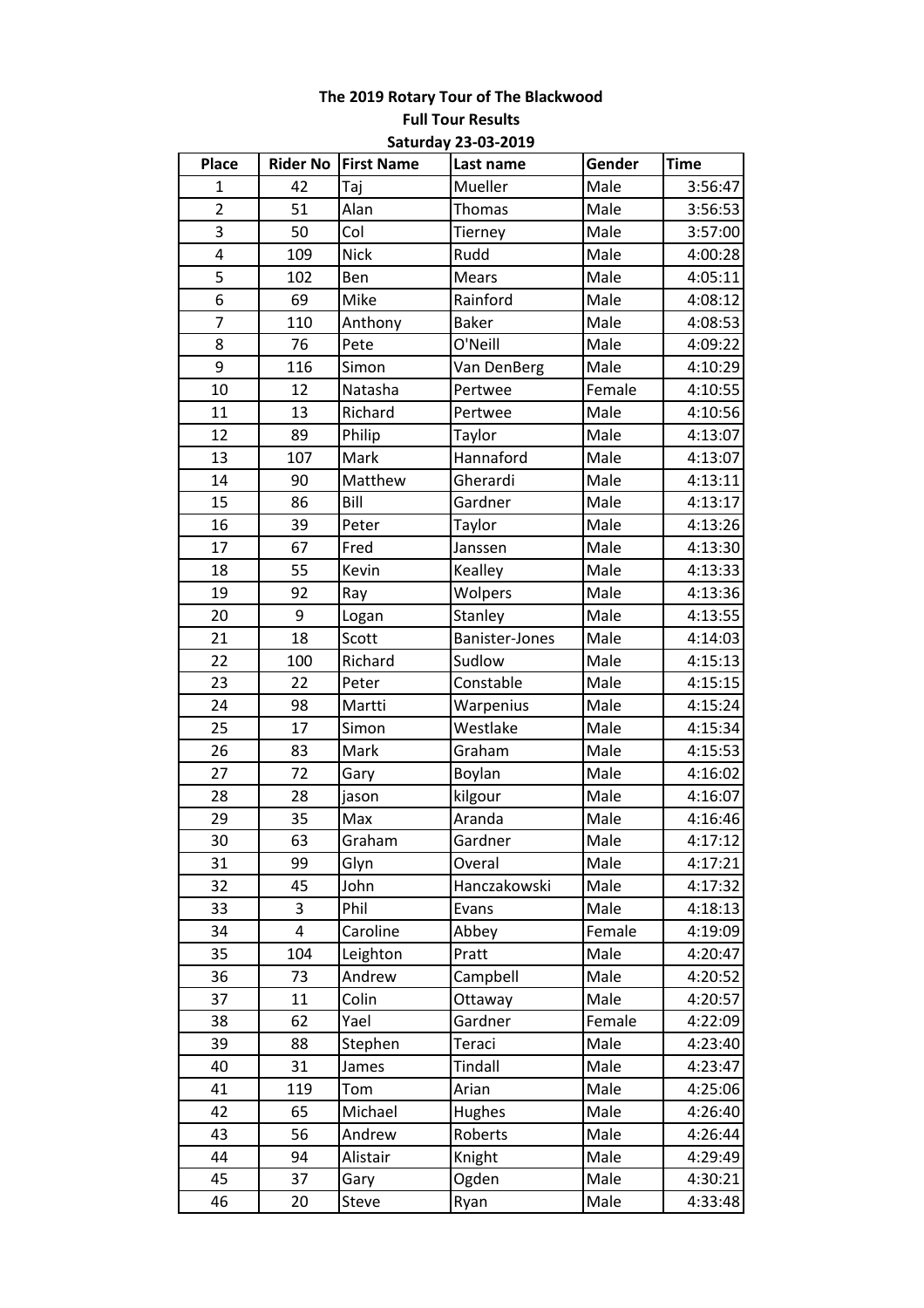# **The 2019 Rotary Tour of The Blackwood Full Tour Results Saturday 23-03-2019**

| <b>Place</b> | <b>Rider No</b> | <b>First Name</b> | Last name      | Gender | <b>Time</b> |
|--------------|-----------------|-------------------|----------------|--------|-------------|
| 47           | 103             | lan               | Niven          | Male   | 4:34:04     |
| 48           | 87              | Matt              | Adams          | Male   | 4:34:22     |
| 49           | 79              | Michael           | Hoar           | Male   | 4:39:08     |
| 50           | 114             | Alexander         | Titkov         | Male   | 4:39:12     |
| 51           | 32              | Robbie            | Duncan         | Male   | 4:39:17     |
| 52           | 93              | Claude            | Quinones       | Male   | 4:40:10     |
| 53           | 84              | Glen              | Holst          | Male   | 4:40:19     |
| 54           | 49              | Nicholas          | Harley         | Male   | 4:40:30     |
| 55           | 74              | Claire            | Hannan         | Female | 4:41:11     |
| 56           | 25              | Gareth            | Henfrey        | Male   | 4:44:22     |
| 57           | 115             | <b>Brendon</b>    | Morrison       | Male   | 4:50:25     |
| 58           | 24              | <b>Brad</b>       | Elliott        | Male   | 4:57:07     |
| 59           | 52              | Kim               | Rule           | Male   | 4:57:24     |
| 60           | 33              | Stephen           | <b>Bizjak</b>  | Male   | 4:57:29     |
| 61           | 23              | Tanya             | Elliott        | Female | 4:57:45     |
| 62           | 82              | Jane              | Graham         | Female | 4:59:41     |
| 63           | 80              | Neil              | Herbert        | Male   | 4:59:47     |
| 64           | 106             | Rohan             | Davies-Moore   | Male   | 4:59:49     |
| 65           | 91              | Leith             | Wolpers        | Male   | 4:59:52     |
| 66           | 97              | Denisse           | Knight         | Female | 4:59:58     |
| 67           | 6               | Jonnathon         | <b>Butcher</b> | Male   | 5:00:13     |
| 68           | 113             | Michael           | Smith          | Male   | 5:01:43     |
| 69           | 108             | Martin            | Quill          | Male   | 5:01:45     |
| 70           | 78              | Paul              | Baxter         | Male   | 5:01:54     |
| 71           | 21              | Lachlan           | Simson         | Male   | 5:02:19     |
| 72           | 40              | Dan               | Lees           | Male   | 5:02:58     |
| 73           | 15              | Dayle             | Durrant        | Male   | 5:03:45     |
| 74           | 41              | Chris             | Melican        | Male   | 5:03:51     |
| 75           | 36              | Dominic           | Da Cruz        | Male   | 5:09:19     |
| 76           | $\mathbf{1}$    | Mark              | Pelm           | Male   | 5:13:55     |
| 77           | 14              | Ryan              | McRedmond      | Male   | 5:18:13     |
| 78           | 105             | Peter             | Wright         | Male   | 5:18:13     |
| 79           | 16              | Paul              | McRedmond      | Male   | 5:19:46     |
| 80           | 85              | Graeme            | Pitt           | Male   | 5:20:17     |
| 81           | 112             | Graeme            | Allen          | Male   | 5:21:12     |
| 82           | 111             | Alexander         | Allen          | Male   | 5:21:16     |
| 83           | 61              | Leon              | Guest          | Male   | 5:21:16     |
| 84           | 43              | Dale              | Guest          | Male   | 5:21:21     |
| 85           | 58              | John              | Lambert        | Male   | 5:22:22     |
| 86           | 19              | Robert            | <b>Branch</b>  | Male   | 5:22:31     |
| 87           | 77              | Craig             | Lont           | Male   | 5:23:34     |
| 88           | 27              | Stephen           | Eaton          | Male   | 5:23:47     |
| 89           | 60              | Thomas            | Williamson     | Male   | 5:26:30     |
| 90           | 95              | Peter             | Ware           | Male   | 5:26:54     |
| 91           | 96              | Craig             | Davies         | Male   | 5:26:56     |
| 92           | 81              | Bec               | Lawn           | Female | 5:28:53     |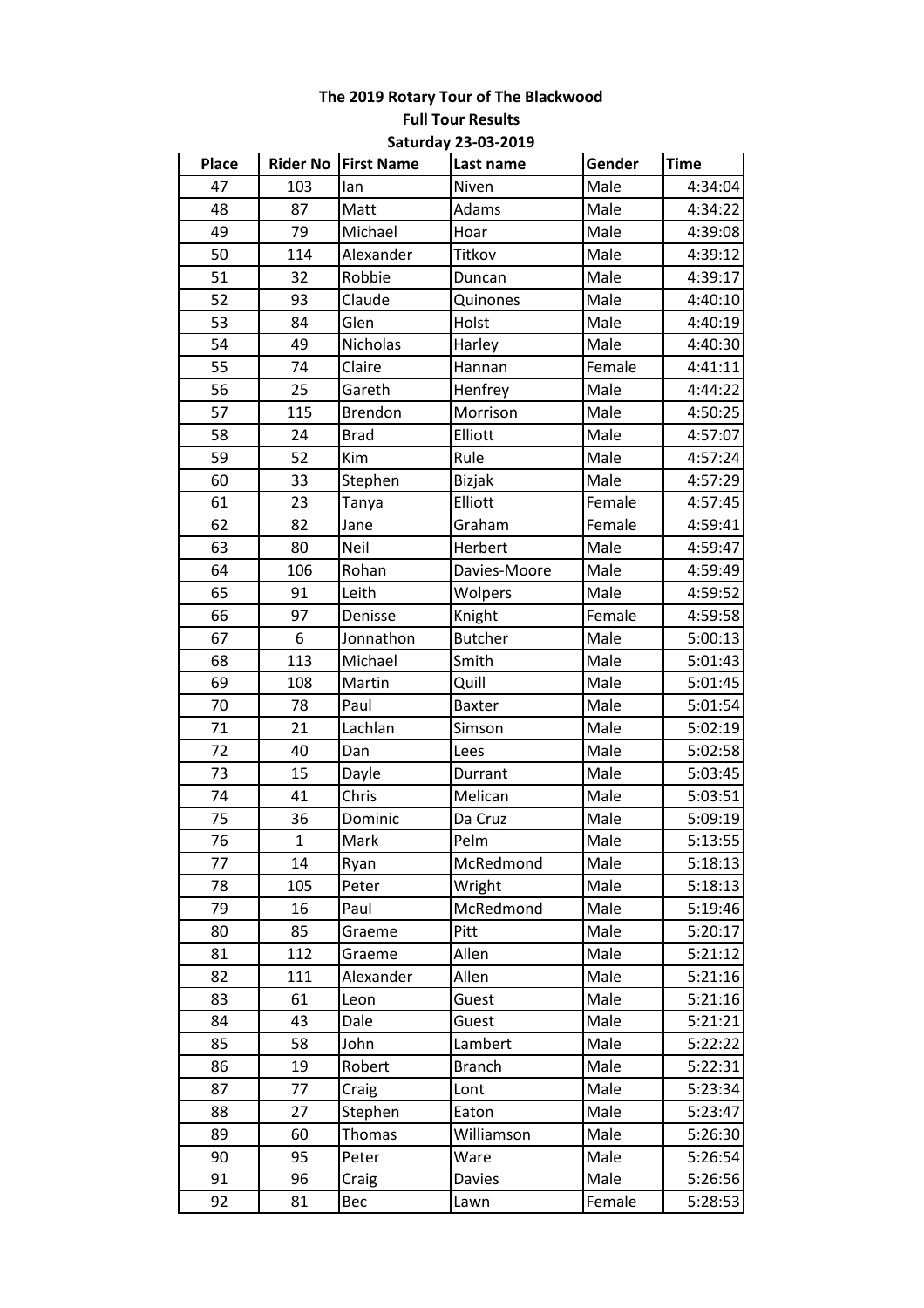### **The 2019 Rotary Tour of The Blackwood Full Tour Results Saturday 23-03-2019**

| <b>Place</b> | <b>Rider No</b> | <b>First Name</b> | Last name     | Gender | <b>Time</b> |
|--------------|-----------------|-------------------|---------------|--------|-------------|
| 93           | 64              | Derek             | Lawn          | Male   | 5:28:55     |
| 94           | 34              | <b>Belle</b>      | <b>Bizjak</b> | Female | 5:31:34     |
| 95           | 54              | Fraser            | McAlpine      | Male   | 5:34:52     |
| 96           | 70              | <b>Bryan</b>      | Thurstan      | Male   | 5:34:58     |
| 97           | 59              | Frank             | Trunfio       | Male   | 5:35:20     |
| 98           | 48              | Jill              | Mcgregor      | Female | 5:35:26     |
| 99           | 47              | Colin             | Mcgregor      | Male   | 5:35:30     |
| 100          | 53              | Michael           | Beard         | Male   | 5:37:20     |
| 101          | $\overline{2}$  | Glen              | Lacey         | Male   | 5:43:49     |
| 102          | 75              | Petr              | Mracek        | Male   | 5:49:32     |
| 103          | 46              | Lucinda           | Hanczakowski  | Female | 6:03:10     |
| 104          | 44              | Kathryn           | McWalter      | Female | 6:03:43     |
| 105          | 29              | Bernadette        | Constable     | Female | 6:05:57     |
| 106          | 26              | <b>Brad</b>       | Cruttenden    | Male   | 6:05:59     |
| 107          | 101             | David             | Hunter        | Male   | 6:21:40     |
| 108          | 68              | Simon             | Coxhead       | Male   | 6:38:46     |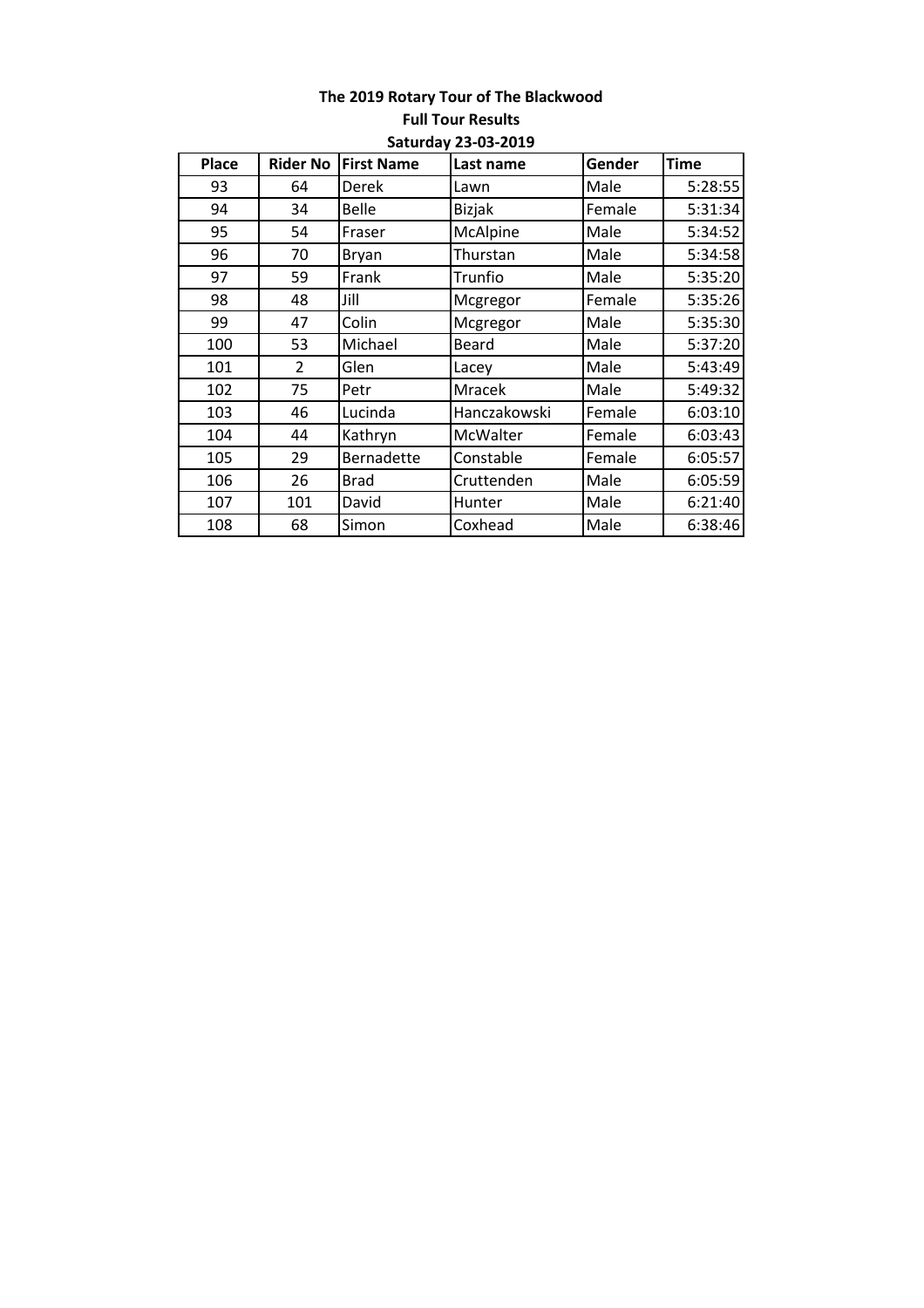# **The 2019 Rotary Tour of The Blackwood Half n Best Results Saturday 23-03-2019**

| Place                   |     | Rider No First Name | Last name       | Gender | <b>Time</b> |
|-------------------------|-----|---------------------|-----------------|--------|-------------|
| $\mathbf{1}$            | 567 | Warren              | McClintock      | Male   | 2:08:55     |
| $\overline{2}$          | 510 | Guy                 | Pertwee         | Male   | 2:15:43     |
| 3                       | 547 | Kieran              | Pierce          | Male   | 2:15:44     |
| $\overline{\mathbf{4}}$ | 546 | Cody                | Ward            | Male   | 2:15:58     |
| $\overline{\mathbf{5}}$ | 556 | Vincent             | <b>Nicolas</b>  | Male   | 2:16:11     |
| 6                       | 561 | Renee               | Wallace         | Female | 2:16:16     |
| 7                       | 568 | Ray                 | Shortland       | Male   | 2:16:50     |
| 8                       | 562 | Dean                | Richards        | Male   | 2:16:54     |
| 9                       | 545 | Adrian              | Parody          | Male   | 2:17:31     |
| 10                      | 520 | Tim                 | Watts           | Male   | 2:18:00     |
| 11                      | 541 | Allan               | Potaka          | Male   | 2:20:14     |
| 12                      | 514 | Andrew              | Haywood         | Male   | 2:20:53     |
| 13                      | 558 | Kim                 | Muste           | Male   | 2:22:45     |
| 14                      | 574 | Rod                 | Lakein          | Male   | 2:25:09     |
| 15                      | 543 | Stephen             | Ward            | Male   | 2:28:04     |
| 16                      | 540 | Michael             | Viljoen         | Male   | 2:28:17     |
| 17                      | 571 | David               | <b>Bicknell</b> | Male   | 2:32:21     |
| 18                      | 548 | Mick                | Dewing          | Male   | 2:33:00     |
| 19                      | 549 | Andrew W            | Ping            | Male   | 2:35:01     |
| 20                      | 529 | Ross                | Farrer          | Male   | 2:35:17     |
| 21                      | 537 | Mark                | James           | Male   | 2:37:16     |
| 22                      | 538 | <b>Nic</b>          | Fabiszak        | Female | 2:38:15     |
| 23                      | 535 | Christophe          | Gardner         | Male   | 2:39:44     |
| 24                      | 551 | Matthew             | Sharp           | Male   | 2:39:50     |
| 25                      | 555 | Lachlan             | Gardner         | Male   | 2:39:56     |
| 26                      | 570 | Peter               | Vowles          | Male   | 2:42:17     |
| 27                      | 559 | Mel                 | Taylor          | Female | 2:42:18     |
| 28                      | 532 | <b>Nick</b>         | Miller          | Male   | 2:44:15     |
| 29                      | 534 | Nibs                | Morganti        | Male   | 2:44:15     |
| 30                      | 557 | Sarah               | Newman          | Female | 2:44:16     |
| 31                      | 572 | Michael             | Beeson          | Male   | 2:44:16     |
| 32                      | 533 | Jerry               | Pomlet          | Male   | 2:44:17     |
| 33                      | 560 | Joanne              | Moore           | Female | 2:44:25     |
| 34                      | 536 | Monica              | <b>Borrill</b>  | Female | 2:44:30     |
| 35                      | 519 | Geoff               | Gilmore         | Male   | 2:44:32     |
| 36                      | 566 | Tim                 | Mace            | Male   | 2:45:26     |
| 37                      | 542 | Louanne             | Potaka          | Female | 2:45:29     |
| 38                      | 565 | Dale                | Richards        | Male   | 2:45:29     |
| 39                      | 523 | Annette             | <b>Bumbak</b>   | Female | 2:49:09     |
| 40                      | 573 | Catherine           | Beeson          | Female | 2:49:34     |
| 41                      | 522 | Les                 | <b>Bumbak</b>   | Male   | 2:49:38     |
| 42                      | 531 | Geoff               | Ahearn          | Male   | 2:50:22     |
| 43                      | 518 | Rob                 | Chester         | Male   | 2:50:33     |
| 44                      | 530 | Alison              | Wheatley        | Female | 2:51:17     |
| 45                      | 501 | Sarah               | Youngson        | Female | 2:56:11     |
| 46                      | 506 | Dave                | Jolly           | Male   | 2:58:31     |